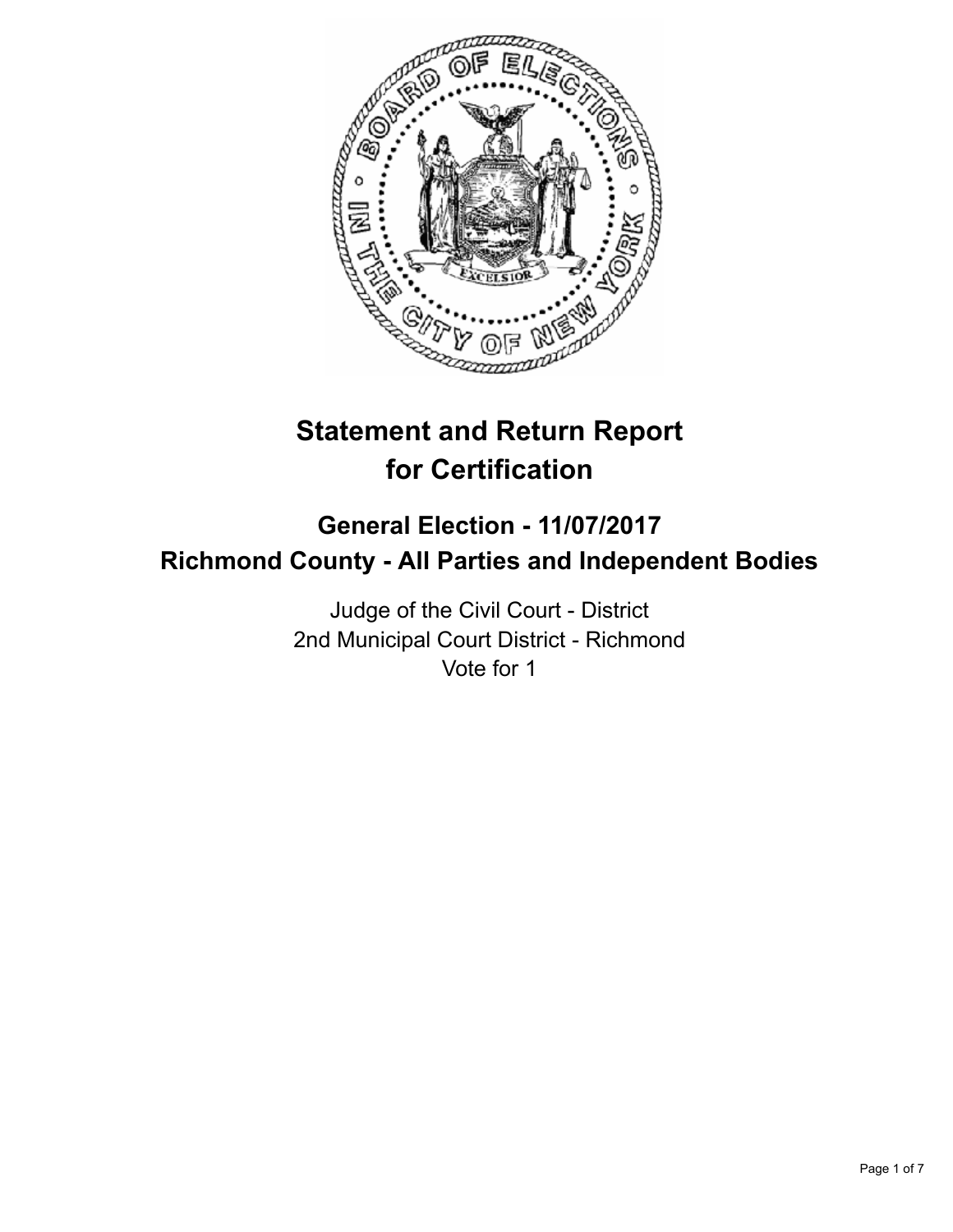

| PUBLIC COUNTER                                           | 4,290          |
|----------------------------------------------------------|----------------|
| <b>MANUALLY COUNTED EMERGENCY</b>                        | 0              |
| <b>ABSENTEE / MILITARY</b>                               | 229            |
| <b>AFFIDAVIT</b>                                         | 38             |
| <b>Total Ballots</b>                                     | 4,557          |
| Less - Inapplicable Federal/Special Presidential Ballots | 0              |
| <b>Total Applicable Ballots</b>                          | 4,557          |
| TERESA R. NUCCIO (DEMOCRATIC)                            | 3,229          |
| LISA GREY (REPUBLICAN)                                   | 757            |
| LISA GREY (CONSERVATIVE)                                 | 159            |
| LISA GREY (INDEPENDENCE)                                 | 75             |
| CARNELL ANTOINE (WRITE-IN)                               | 1              |
| CYNTHIA LOWNEY (WRITE-IN)                                | $\mathbf{1}$   |
| KAREN P. SIMMONS (WRITE-IN)                              | $\overline{2}$ |
| KEVIN WALLACE (WRITE-IN)                                 | 1              |
| LAURA SWORD (WRITE-IN)                                   | 1              |
| RICHARD LUTHMANN (WRITE-IN)                              | 1              |
| ROBERT SUSS (WRITE-IN)                                   | 1              |
| UNATTRIBUTABLE WRITE-IN (WRITE-IN)                       | 4              |
| <b>Total Votes</b>                                       | 4,232          |
| Unrecorded                                               | 325            |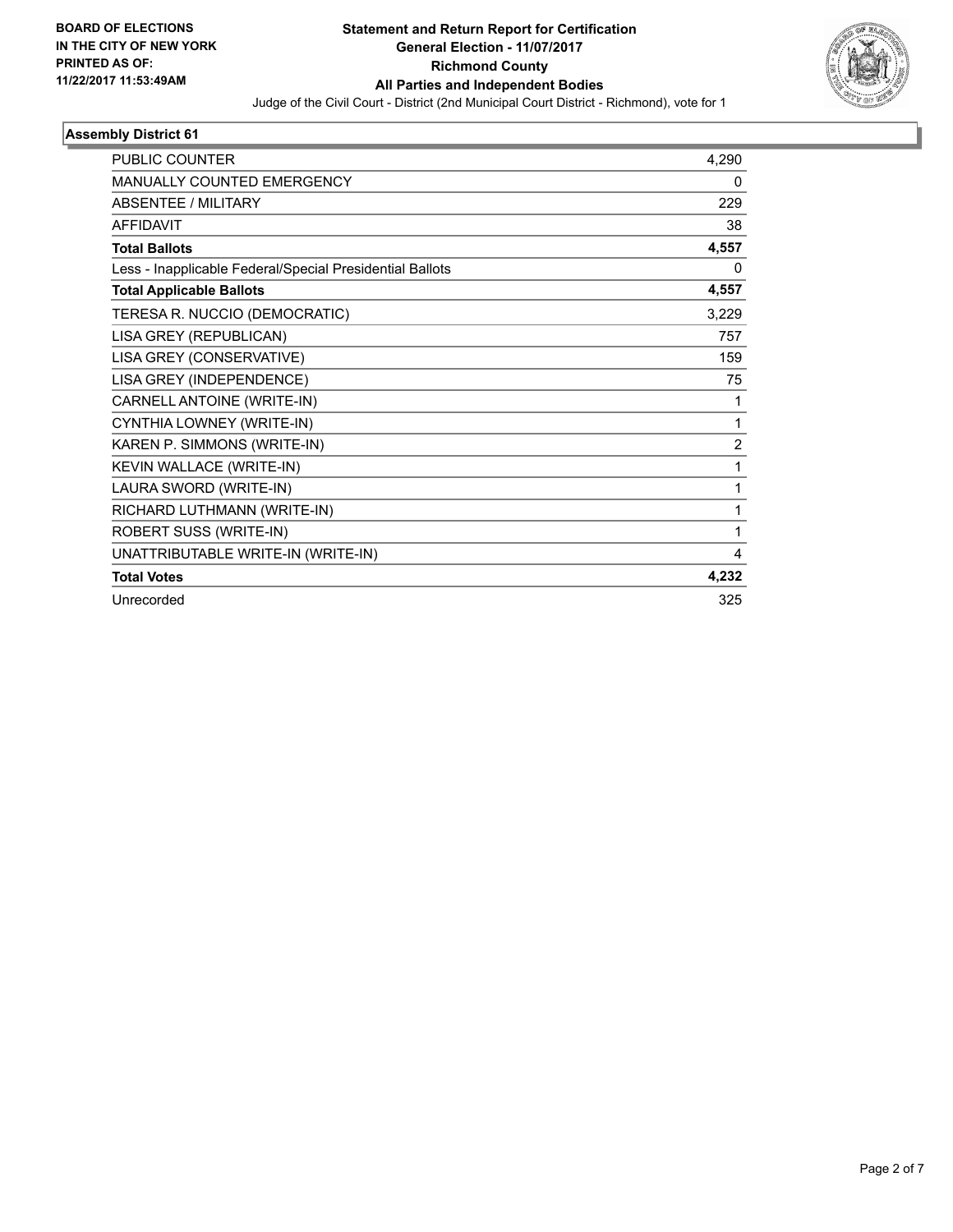

| PUBLIC COUNTER                                           | 30,926       |
|----------------------------------------------------------|--------------|
| MANUALLY COUNTED EMERGENCY                               | 0            |
| <b>ABSENTEE / MILITARY</b>                               | 952          |
| <b>AFFIDAVIT</b>                                         | 292          |
| <b>Total Ballots</b>                                     | 32,170       |
| Less - Inapplicable Federal/Special Presidential Ballots | 0            |
| <b>Total Applicable Ballots</b>                          | 32,170       |
| TERESA R. NUCCIO (DEMOCRATIC)                            | 6,844        |
| LISA GREY (REPUBLICAN)                                   | 19,894       |
| LISA GREY (CONSERVATIVE)                                 | 2,975        |
| LISA GREY (INDEPENDENCE)                                 | 468          |
| AARON JUDGE (WRITE-IN)                                   | 2            |
| ALAN CATANEO (WRITE-IN)                                  | 2            |
| ANDREW FEDERICO (WRITE-IN)                               | 1            |
| ARTHUR KRUSCI (WRITE-IN)                                 | 1            |
| BERT KANNUDO (WRITE-IN)                                  | 1            |
| CLIFFORD HAGEN (WRITE-IN)                                | 1            |
| DAVID BALL (WRITE-IN)                                    | 1            |
| DONALD J. TRUMP, JR. (WRITE-IN)                          | 1            |
| EDWARD L. LEAVY, JR. (WRITE-IN)                          | 1            |
| HAROLD OTTERBECK (WRITE-IN)                              | 1            |
| JOHN VUOLO (WRITE-IN)                                    | 1            |
| JOSEPH ARABELLA (WRITE-IN)                               | 1            |
| JOSEPH MIONE (WRITE-IN)                                  | 1            |
| KATHLEEN GORMAN (WRITE-IN)                               | 1            |
| MATTHEW HESS (WRITE-IN)                                  | 1            |
| MICHAEL J. GRIFFITH (WRITE-IN)                           | 1            |
| MIKE GORGA (WRITE-IN)                                    | 1            |
| MORDECHAI EISENBERG (WRITE-IN)                           | 1            |
| NICHOLAS DEFONDE (WRITE-IN)                              | 1            |
| NICO GONZALEZ (WRITE-IN)                                 | 1            |
| PATRICK THOMPSON (WRITE-IN)                              | 1            |
| RICHARD MCCLUSKEY (WRITE-IN)                             | 1            |
| THOMAS LA GUIDICE (WRITE-IN)                             | $\mathbf{1}$ |
| UNATTRIBUTABLE WRITE-IN (WRITE-IN)                       | 16           |
| VLADIMIR PUTIN (WRITE-IN)                                | 1            |
| ZACHARY GLUSS (WRITE-IN)                                 | 1            |
| <b>Total Votes</b>                                       | 30,224       |
| Unrecorded                                               | 1,946        |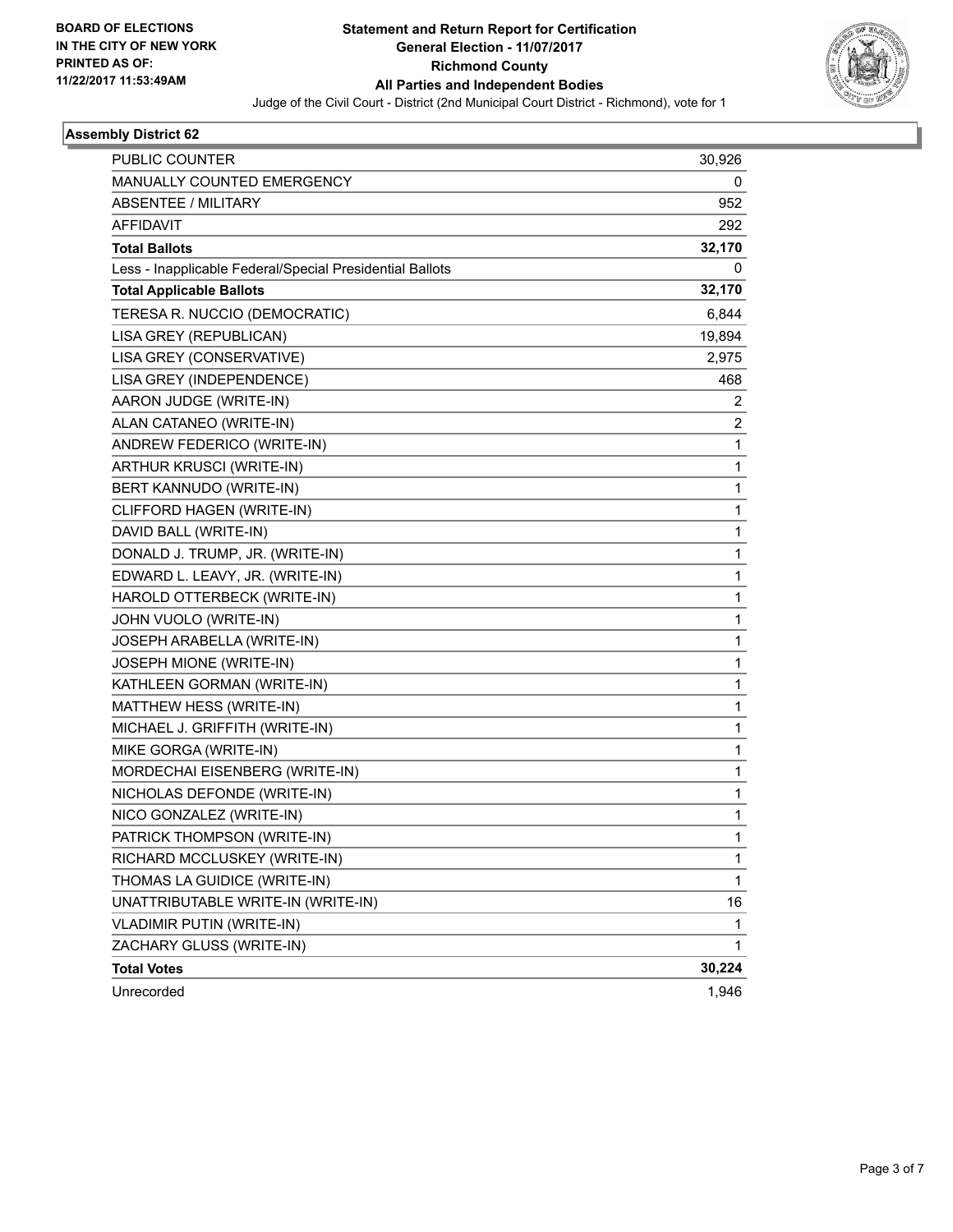

| <b>PUBLIC COUNTER</b>                                    | 10,324       |
|----------------------------------------------------------|--------------|
| MANUALLY COUNTED EMERGENCY                               | 0            |
| <b>ABSENTEE / MILITARY</b>                               | 490          |
| <b>AFFIDAVIT</b>                                         | 83           |
| <b>Total Ballots</b>                                     | 10,897       |
| Less - Inapplicable Federal/Special Presidential Ballots | $\mathbf{0}$ |
| <b>Total Applicable Ballots</b>                          | 10,897       |
| TERESA R. NUCCIO (DEMOCRATIC)                            | 3,701        |
| LISA GREY (REPUBLICAN)                                   | 5,404        |
| LISA GREY (CONSERVATIVE)                                 | 860          |
| LISA GREY (INDEPENDENCE)                                 | 165          |
| AARON JUDGE (WRITE-IN)                                   | 1            |
| CHERYL GONZALES (WRITE-IN)                               | 1            |
| DINO RUSSO (WRITE-IN)                                    | 1            |
| EFTHIMIA JOHANIDES (WRITE-IN)                            | 1            |
| EMIL BORG (WRITE-IN)                                     | 1            |
| FRANCIS ROGERS II (WRITE-IN)                             | 1            |
| <b>GERAND AMBROSIE (WRITE-IN)</b>                        | 1            |
| INNA ZALTSMAN (WRITE-IN)                                 | 1            |
| JAMES HANLEY (WRITE-IN)                                  | 1            |
| MAYLEE BORG (WRITE-IN)                                   | 1            |
| NICK MASAA (WRITE-IN)                                    | 1            |
| NICK MCERLEAN (WRITE-IN)                                 | 1            |
| TERRY CREWS (WRITE-IN)                                   | 1            |
| TOM SIPP (WRITE-IN)                                      | 1            |
| UNATTRIBUTABLE WRITE-IN (WRITE-IN)                       | 3            |
| <b>Total Votes</b>                                       | 10,147       |
| Unrecorded                                               | 750          |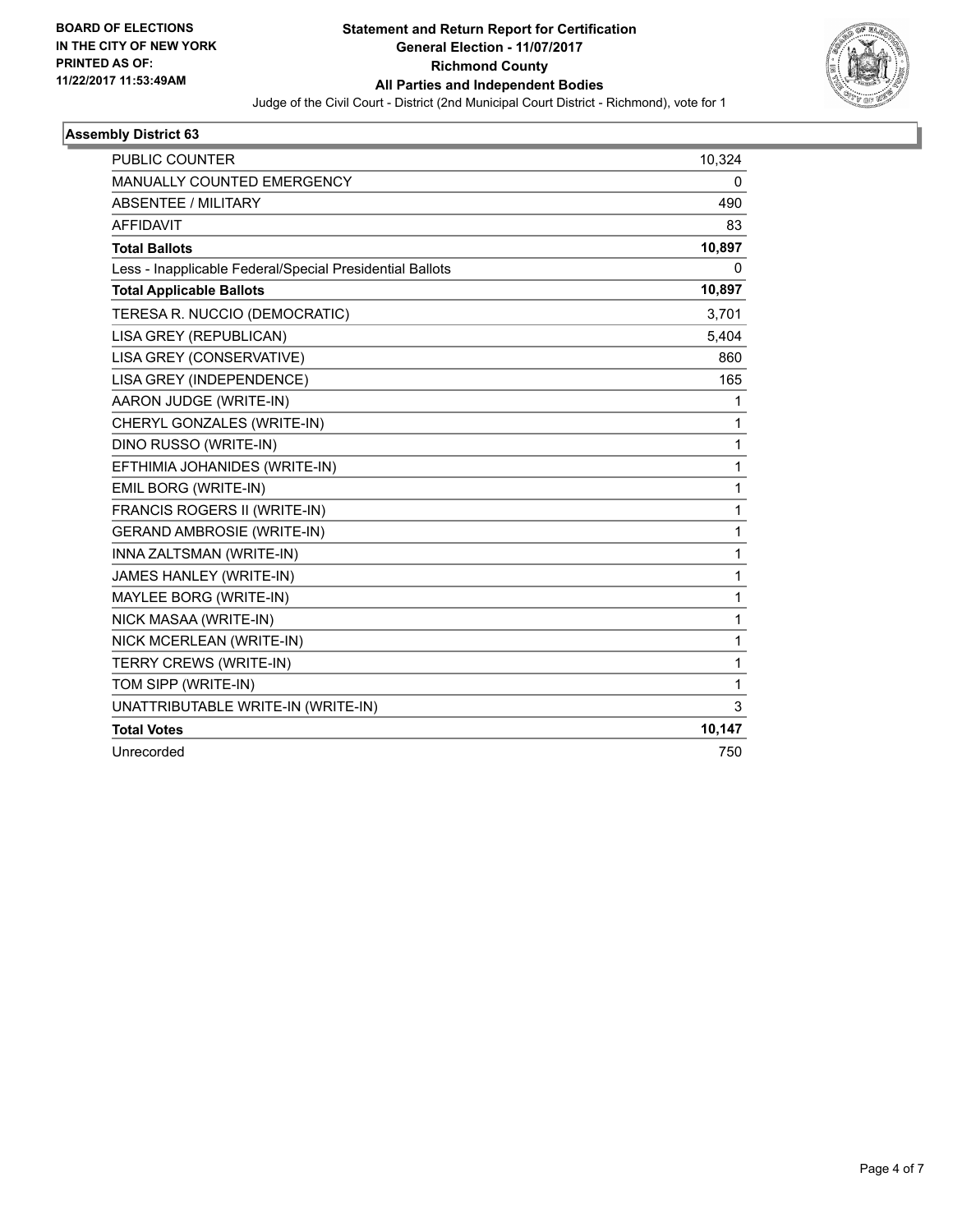

| <b>PUBLIC COUNTER</b>                                    | 18,860       |
|----------------------------------------------------------|--------------|
| <b>MANUALLY COUNTED EMERGENCY</b>                        | 0            |
| ABSENTEE / MILITARY                                      | 834          |
| <b>AFFIDAVIT</b>                                         | 143          |
| <b>Total Ballots</b>                                     | 19,837       |
| Less - Inapplicable Federal/Special Presidential Ballots | 0            |
| <b>Total Applicable Ballots</b>                          | 19,837       |
| TERESA R. NUCCIO (DEMOCRATIC)                            | 5,350        |
| LISA GREY (REPUBLICAN)                                   | 10,976       |
| LISA GREY (CONSERVATIVE)                                 | 1,853        |
| LISA GREY (INDEPENDENCE)                                 | 387          |
| ANTHONY HESS (WRITE-IN)                                  | 1            |
| CHARLES RICHARDS (WRITE-IN)                              | 1            |
| ESTEBAN E. GONZALEZ (WRITE-IN)                           | $\mathbf{1}$ |
| INNA PORELMOTER (WRITE-IN)                               | $\mathbf{1}$ |
| JAMES MCKAY (WRITE-IN)                                   | $\mathbf{1}$ |
| JILL STEIN (WRITE-IN)                                    | $\mathbf{1}$ |
| JOHN SZELUGA (WRITE-IN)                                  | $\mathbf{1}$ |
| JOSEPH C. BORELLI (WRITE-IN)                             | $\mathbf{1}$ |
| JOSEPH STALIN (WRITE-IN)                                 | 1            |
| MARK CASNER (WRITE-IN)                                   | $\mathbf{1}$ |
| MICHAEL J. FOX (WRITE-IN)                                | $\mathbf{1}$ |
| PETER COLEMAN (WRITE-IN)                                 | 1            |
| RALPH NADER (WRITE-IN)                                   | $\mathbf{1}$ |
| UNATTRIBUTABLE WRITE-IN (WRITE-IN)                       | 10           |
| <b>Total Votes</b>                                       | 18,589       |
| Unrecorded                                               | 1,248        |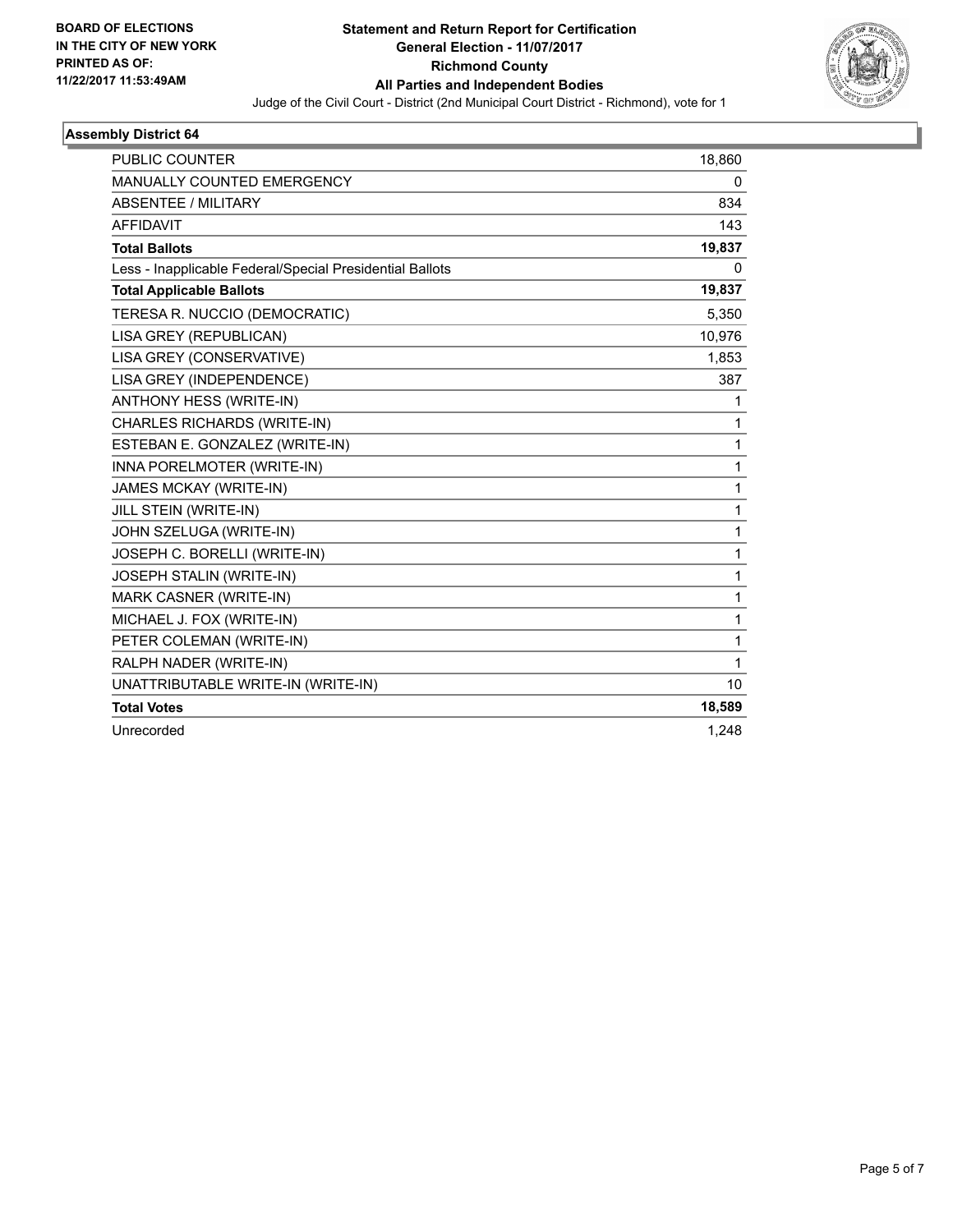

### **Total for Judge of the Civil Court - District (2nd Municipal Court District - Richmond) - Richmond County**

| PUBLIC COUNTER                                           | 64,400       |
|----------------------------------------------------------|--------------|
| MANUALLY COUNTED EMERGENCY                               | 0            |
| <b>ABSENTEE / MILITARY</b>                               | 2,505        |
| AFFIDAVIT                                                | 556          |
| <b>Total Ballots</b>                                     | 67,461       |
| Less - Inapplicable Federal/Special Presidential Ballots | 0            |
| <b>Total Applicable Ballots</b>                          | 67,461       |
| TERESA R. NUCCIO (DEMOCRATIC)                            | 19,124       |
| LISA GREY (REPUBLICAN)                                   | 37,031       |
| LISA GREY (CONSERVATIVE)                                 | 5,847        |
| LISA GREY (INDEPENDENCE)                                 | 1,095        |
| AARON JUDGE (WRITE-IN)                                   | 3            |
| ALAN CATANEO (WRITE-IN)                                  | 2            |
| ANDREW FEDERICO (WRITE-IN)                               | 1            |
| ANTHONY HESS (WRITE-IN)                                  | 1            |
| ARTHUR KRUSCI (WRITE-IN)                                 | 1            |
| BERT KANNUDO (WRITE-IN)                                  | 1            |
| CARNELL ANTOINE (WRITE-IN)                               | 1            |
| <b>CHARLES RICHARDS (WRITE-IN)</b>                       | 1            |
| CHERYL GONZALES (WRITE-IN)                               | 1            |
| CLIFFORD HAGEN (WRITE-IN)                                | 1            |
| CYNTHIA LOWNEY (WRITE-IN)                                | 1            |
| DAVID BALL (WRITE-IN)                                    | 1            |
| DINO RUSSO (WRITE-IN)                                    | 1            |
| DONALD J. TRUMP, JR. (WRITE-IN)                          | 1            |
| EDWARD L. LEAVY, JR. (WRITE-IN)                          | 1            |
| EFTHIMIA JOHANIDES (WRITE-IN)                            | 1            |
| EMIL BORG (WRITE-IN)                                     | 1            |
| ESTEBAN E. GONZALEZ (WRITE-IN)                           | 1            |
| FRANCIS ROGERS II (WRITE-IN)                             | 1            |
| <b>GERAND AMBROSIE (WRITE-IN)</b>                        | 1            |
| HAROLD OTTERBECK (WRITE-IN)                              | $\mathbf{1}$ |
| INNA PORELMOTER (WRITE-IN)                               | 1            |
| INNA ZALTSMAN (WRITE-IN)                                 | 1            |
| JAMES HANLEY (WRITE-IN)                                  | 1            |
| JAMES MCKAY (WRITE-IN)                                   | 1            |
| JILL STEIN (WRITE-IN)                                    | 1            |
| JOHN SZELUGA (WRITE-IN)                                  | 1            |
| JOHN VUOLO (WRITE-IN)                                    | 1            |
| JOSEPH ARABELLA (WRITE-IN)                               | 1            |
| JOSEPH C. BORELLI (WRITE-IN)                             | 1            |
| JOSEPH MIONE (WRITE-IN)                                  | 1            |
| JOSEPH STALIN (WRITE-IN)                                 | 1            |
| KAREN P. SIMMONS (WRITE-IN)                              | 2            |
| KATHLEEN GORMAN (WRITE-IN)                               | 1            |
| KEVIN WALLACE (WRITE-IN)                                 | 1.           |